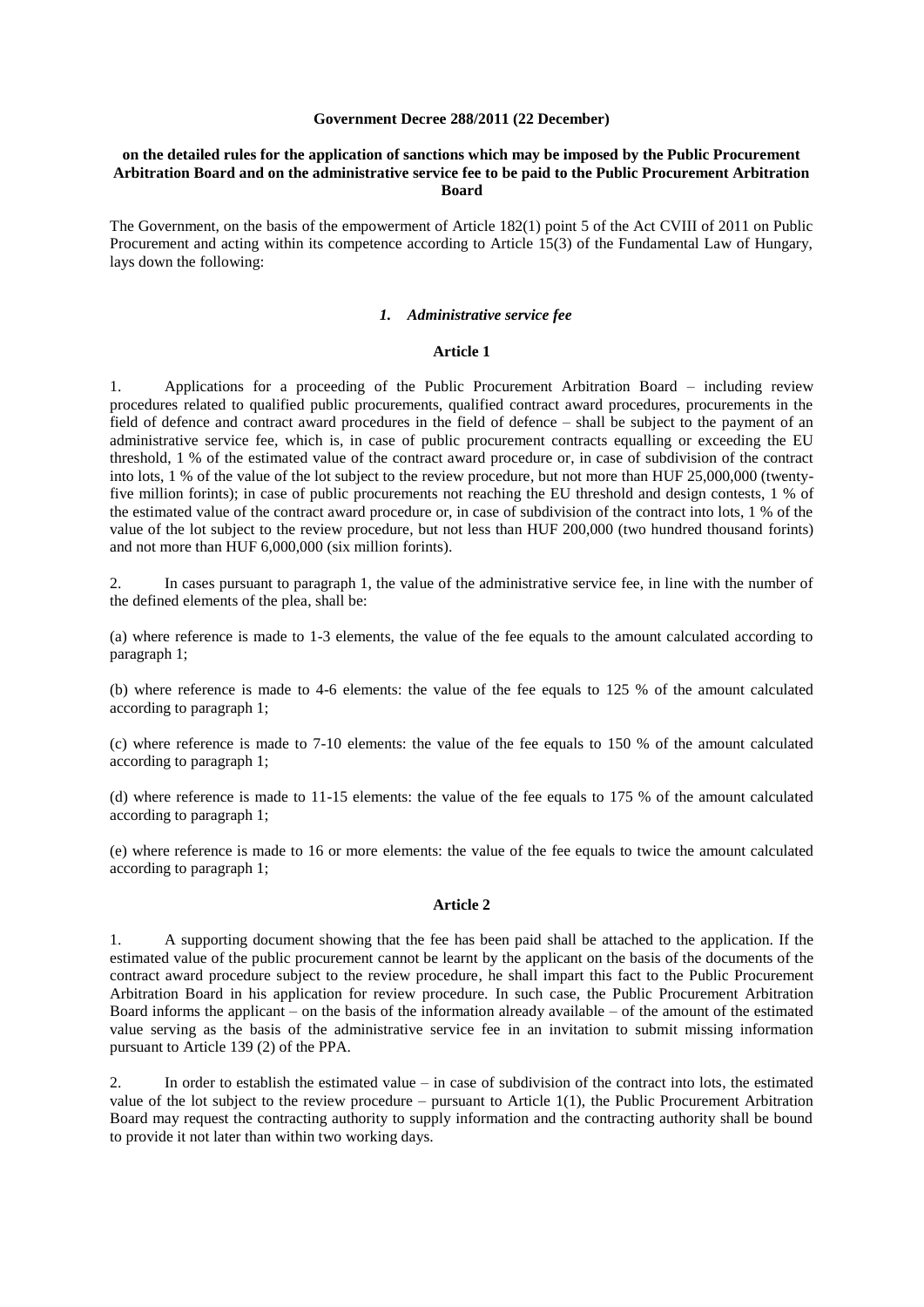3. If the applicant supplements his application for review procedure with further issues in the course of the procedure, he shall be bound to pay, at the request of the Public Procurement Arbitration Board, the amount of the administrative service fee related to the new issue (issues) as well. If the applicant fails to supplement the amount of the administrative service fee, the Public Procurement Arbitration Board shall not be obliged to deal with the new issues.

4. For the purposes of Article 1(2) and paragraph 3 of this Article, the term 'issue' shall mean a wellconfinable part of the application – supplemented if necessary – which contains the act of the contracting authority (the applicant) supposed illegal, an indication of the act of legislation or acts of legislation infringed, as well as the proposal (motion) for the decision of the Public Procurement Arbitration Board and the reasons therefor.

# **Article 3**

1. Contrary to the provisions set out in Article 154(1) of the Act CXL of 2004 on the General Rules of Administrative Proceedings and Services (hereinafter referred to as: 'APS'), the Public Procurement Arbitration Board shall determine the administrative service fee in compliance with paragraphs 2 and 3, in its substantial decision, in the scope of the decision made on the procedural costs.

2. If the Public Procurement Arbitration Board, in its substantial decision closing the review case, applies the legal consequences stipulated by Article  $152(2)(c)$ -(f) of the PPA, the part of the paid administrative service fee exceeding HUF 200,000 (two hundred thousand forints) shall be refunded to the applicant not later than within 8 days after sending of the substantial decision of the Public Procurement Arbitration Board. These HUF 200,000 (two hundred thousand forints) shall form part of the Public Procurement Authority's own revenue, and the way of its incurring is determined by the Public Procurement Arbitration Board according to the general rules pertaining to the procedural costs under the APS. In case of unfounded applications, the amount of the fee shall not be refunded; the applicant shall incur the full amount of the administrative service fee.

3. If the applicant requested the establishment of more than one infringements in his application for review procedure, but the Public Procurement Arbitration Board approves only a part of the application in its substantial decision, the amount of the administrative service fee to be refunded to the applicant shall be calculated by deducting the Public Procurement Authority's own revenue according to paragraph 3 and taking into consideration the proportion of the well-founded and the unfounded claims.

# *2. Prohibition*

# **Article 4**

1. The Public Procurement Arbitration Board shall state, pursuant to Article 152(2)(f) of the PPA, that an infringement has occurred and shall prohibit the tenderer, the subcontractor or any other entity (person) participating in the contract award procedure – taking into consideration the provisions set out in Article 152(5) of the PPA – for a period from half a year to three years, from participating in contract award procedures, if

(a) he has supplied false data or made a misrepresentation in the course of the procedure or in relation to the contract award procedure;

(b) the violation of the law committed by him has been ascertained by a final decision of the Public Procurement Arbitration Board at least twice within two years.

2. For the purposes of paragraph 1 and in the case specified in Article 152(3)(d) of the PPA, the Public Procurement Arbitration Board shall prohibit the tenderer, the subcontractor or any other entity (person) participating in the contract award procedure from participating in contract award procedures not only in the future, but also in the contract award procedure under review and any other contract award procedure in progress, as well as from concluding the contract, provided the results of the procedure have not been sent in the procedures concerned.